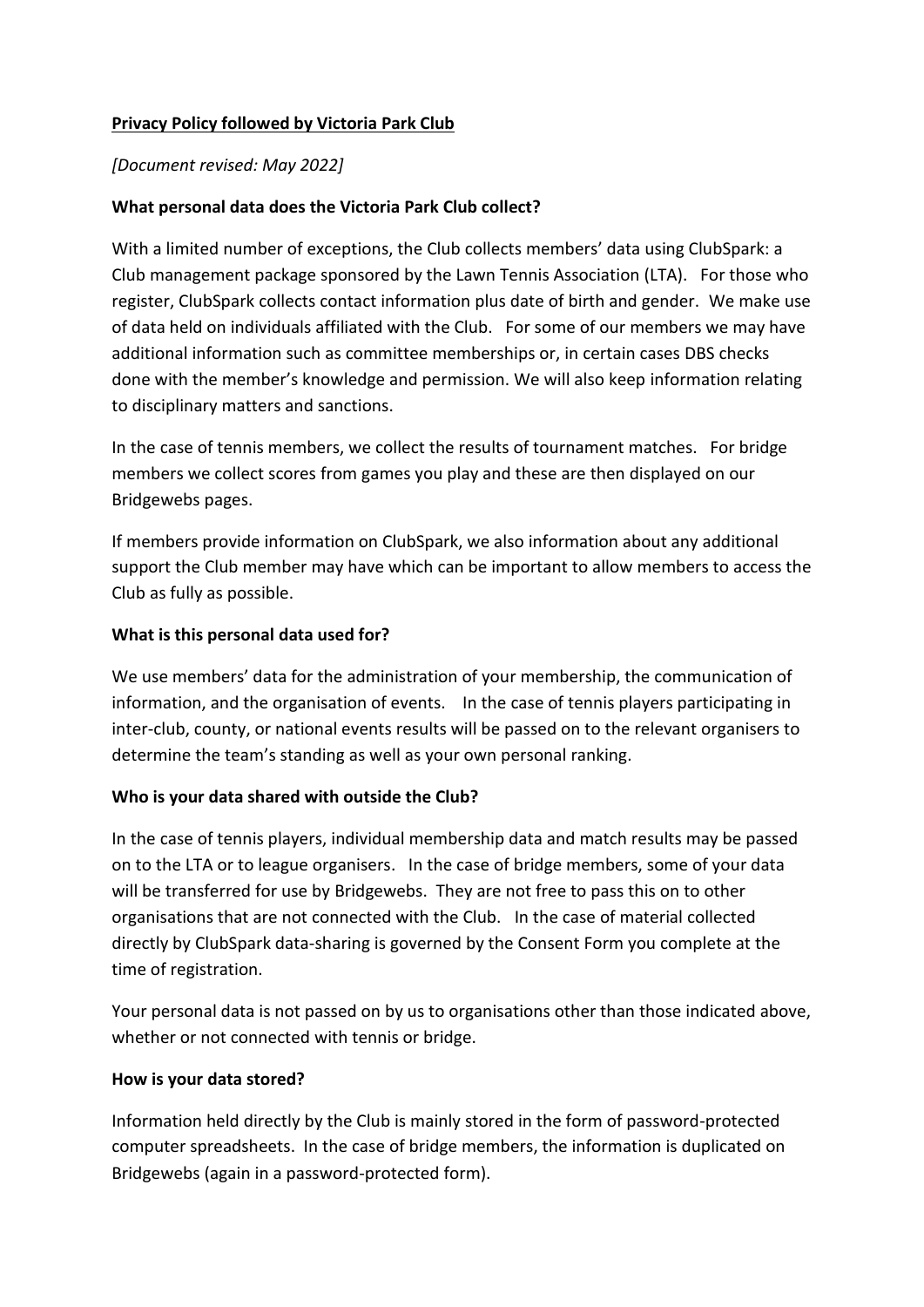## **Where does this data come from?**

Most of the information is provided directly by members on the ClubSpark forms you complete either when first joining the Club or at the annual renewals.

Match data (tennis) and scoring data (bridge) comes directly from the results of the club events in which you play.

## **Who is responsible for ensuring compliance with the relevant laws and regulations?**

Under the GDPR (General Data Protection Regulation) we do not have a statutory requirement to have a Data Protection Officer. The person who is responsible for ensuring the Club discharges its obligations under the GDPR is the Membership Secretary**.**

#### **Who has access to your data within the Club?**

Members of the main Club committee and sub-committees have access to members' data in order for them to carry out their legitimate roles within the organisation (see also section on 'Special' data' below).

#### **What is the legal basis for collecting this data?**

Victoria Park Club collects personal data that is necessary for the purposes of its legitimate interests as a membership organisation and participant in LTA and other shared activities.

For some data, such as that relating to financial matters, the basis for its collection and retention is to comply with our legal obligations.

## **How you can check what data we have about you?**

If you want to see the basic membership data we hold about you, you should contact the Membership Secretary**.** In the case of Junior members (minors) this contact may be made by the parent or guardian of the member.

You can contact us with a "Subject Access Request" if you want to ask us to provide you with any other information we hold about you. If you are interested in any particular aspects, specifying them will help us to provide you with what you need quickly and efficiently. We are required to provide this to you within one month.

There is not usually a fee for this, though we can charge a reasonable fee based on the administrative cost of providing the information if a request is manifestly unfounded or excessive, or for requests for further copies of the same information.

#### **Does Victoria Park Club collect any "special" data?**

The GDPR refers to sensitive personal data as "special categories of personal data".